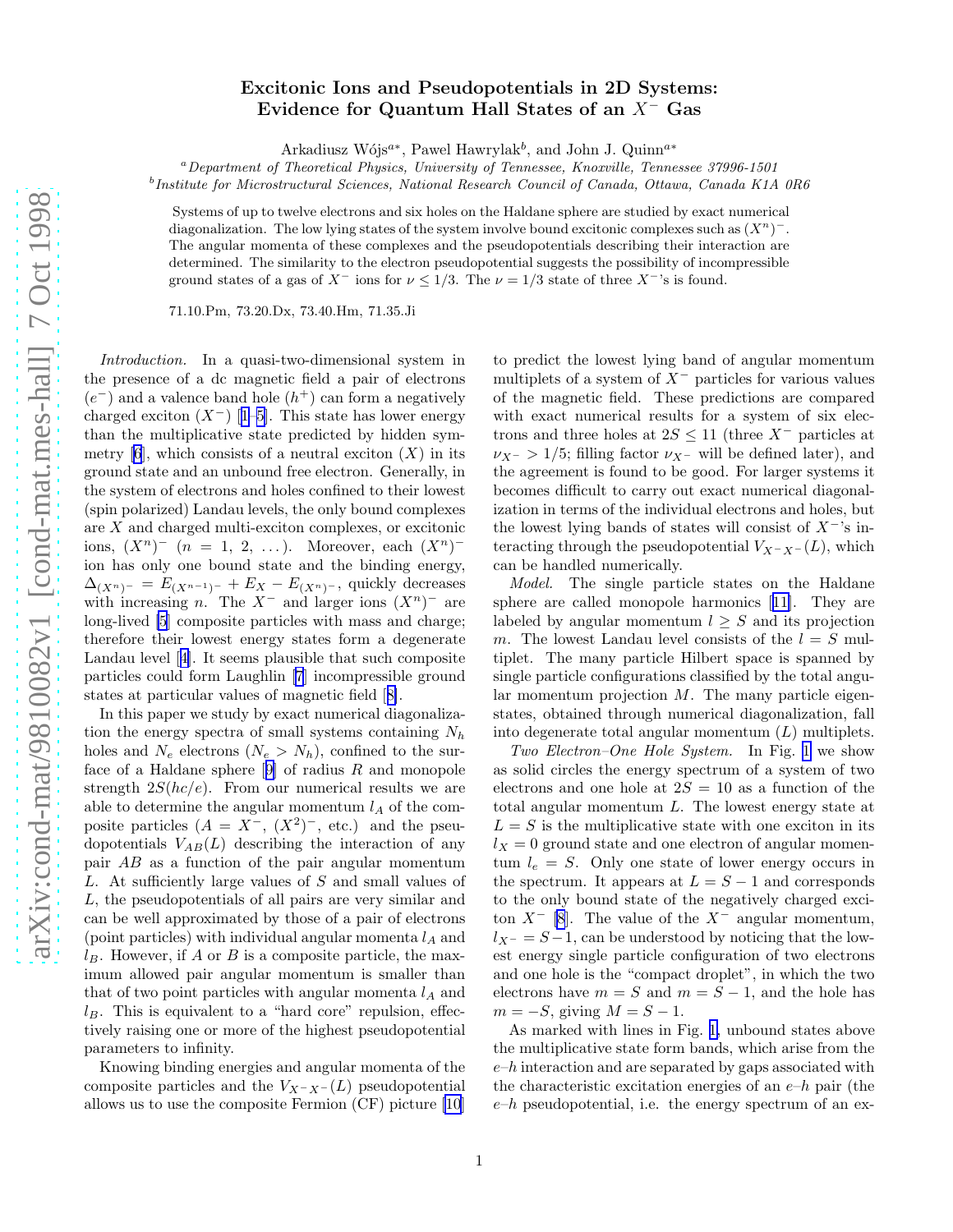<span id="page-1-0"></span>

FIG. 1. Energy spectrum of two electrons and one hole at  $2S = 10$ . Solid circles – exact spectrum; open circles – approximate spectrum. Inset: energy spectrum of an electron–hole pair.

citon, is shown in the inset). These bands are well approximated (open circles) by the expectation values of the total (e–e and e–h) interaction energy, calculated in the eigenstates of the  $e-h$  interaction alone.

Four Electron–Two Hole System. In Fig. 2 we display the energy spectrum of a system of four electrons and two holes at  $2S = 15$ . The states marked by open and solid circles are multiplicative (containing one or more decoupled  $X$ 's) and non-multiplicative states, respectively. For  $L < 10$  there are four rather well defined low-lying bands. Two of them begin at  $L = 0$ . The lower of these consists of two  $X^-$  ions interacting through a pseudopotential  $V_{X-X^-}(L)$ . The upper band consists of states containing two decoupled  $X$ 's plus two electrons interacting through  $V_{e^-e^-}(L)$ . The band that begins at  $L = 1$  consists of one X plus an  $X^-$  and an electron interacting through  $V_{e^-X^-}(L)$ , while the band which starts at  $L = 2$  consists of an  $(X^2)$ <sup>-</sup> interacting with a free electron.

Remember that  $l_e = S$ ,  $l_{X^-} = S - 1$ , and  $l_{(X^2)^-} =$  $S - 2$ , and that decoupled excitons do not carry angular momentum  $(l_X = 0)$ . For a pair of identical Fermions of angular momentum  $l$  the allowed values of the pair angular momentum are  $L = 2l - j$ , where j is an odd integer. For a pair of distinguishable particles with angular momenta  $l_A$  and  $l_B$ , the total angular momentum satisfies  $|l_A - l_B| \le L \le l_A + l_B$ . The states containing two free electrons and two decoupled neutral excitons fit exactly the pseudopotential for a pair of electrons at  $2S = 15$ ; the maximum pair angular momentum is  $L^{\text{MAX}} = 14$  as expected. The states containing two  $X^-$ 's terminate at  $L = 10$ . Since the  $X^{-1}$ 's are Fermions, one would have expected a state at  $L^{\text{MAX}} = 2l_{X^-} - 1 = 12$ . This state



FIG. 2. Energy spectrum of four electrons and two holes at  $2S = 15$ . Open circles – multiplicative states; solid circles – non-multiplicative states; triangles, squares, and diamonds – approximate pseudopotentials.

is missing in Fig. 2. By studying  $2X^-$  states for low values of S, we surmise that the state with  $L = L^{MAX}$  does not occur because of the finite size of the X<sup>−</sup>. Large pair angular momentum corresponds to the small average distance, and two  $X^-$ 's in the state with  $L^{\text{MAX}}$  would be too close to one another for the bound  $X^-$ 's to remain stable. We can think of this as a "hard core" repulsion for  $L = L^{MAX}$ . Effectively, the corresponding pseudopotential parameter,  $V_{X^-X^-}(L^{MAX})$  is infinite. In a similar way,  $V_{e^-X^-}(L)$  is effectively infinite for  $L = L^{MAX} = 14$ , and  $V_{e^-(X^2)^-}(L)$  is infinite for  $L = L^{MAX} = 13$ .

Once the maximum allowed angular momenta for all four pairings AB are established, all four bands in Fig. 2 can be well approximated by the pseudopotentials of a pair of electrons (point charges) with angular momenta  $l_A$  and  $l_B$ , shifted by energies of appropriate composite particles. For example, the  $X^-$ – $X^-$  band is approximated by the  $e^-$ – $e^-$  pseudopotential for  $l = l_{X^-} = S - 1$ plus twice the  $X^-$  energy, and the  $e^-$ - $X^-$  band is approximated by the  $e^-$ - $e^-$  pseudopotential for one electron with  $l = l_e = S$  and the other with  $l = l_{X^-} = S - 1$ , plus the energies of  $X^-$  and of the decoupled X.

The  $e^-$ – $e^-$  pseudopotentials used to model the interaction between pairs of particles of angular momenta  $l_A$  and  $l_B$  must be calculated for an effective value of 2S given by  $2S' = l_A + l_B$ . The model pseudopotential (obtained in units of  $e^2/\lambda(S')$ , where  $\lambda(S') = R/\sqrt{S'}$  is the magnetic length seen by electrons) must be taken in units of  $e^2/\lambda(S)$  to describe  $V_{AB}$ . The agreement is demonstrated in Fig. 2, where the squares, diamonds, and two kinds of triangles approximate the four bands in the four electron– two hole spectrum. The fit of the diamonds to the actual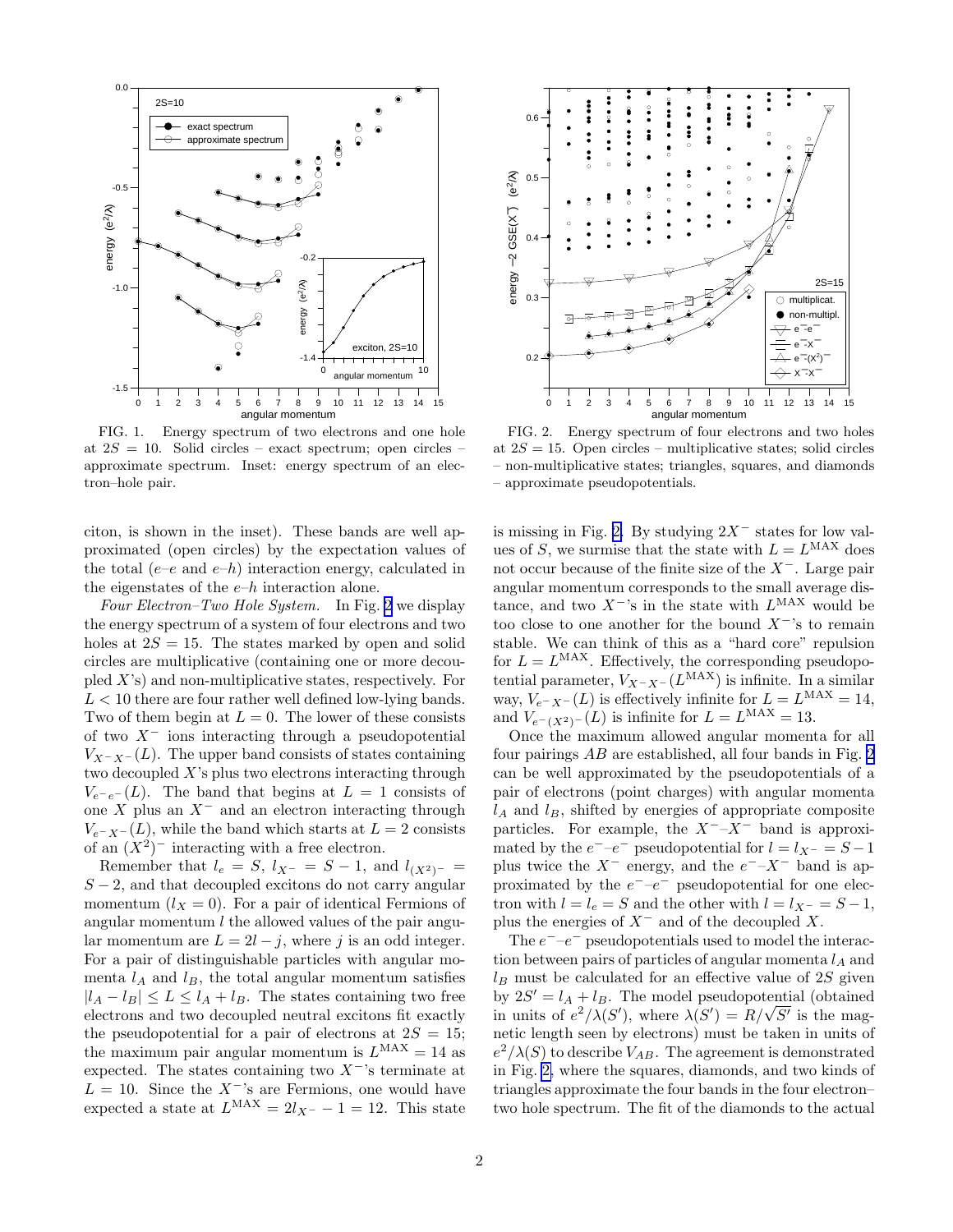$X^-$ – $X^-$  spectrum is quite good for  $L < 10$ . The fit of the  $e^-$ – $X^-$  squares to the open circle multiplicative states is reasonably good for  $L < 12$ , and the  $e^{--(X^2)}$  triangles fit their solid circle non-multiplicative states rather well for  $L < 11$ .

At sufficiently large separation (low  $L$ ), the repulsion between ions is weaker than their binding and the ion–ion scattering does not excite their internal degrees of freedom. Consequently, the low lying states can be viewed as pure ion–ion excitations, and coupling to the internal dynamics of ions requires higher energies.

Many  $X^-$  System. We know from exact diagonalization calculations for up to ten electrons[[12](#page-3-0)] that the CF picture correctly predicts the low lying states of the fractional quantum Hall systems. The reason for this success has been shown [\[13](#page-3-0)] to be the ability of the electrons in states of low total angular momentum to avoid large fractional parentage from pair states associated with large repulsive values of the Coulomb pseudopotential  $V_{e^-e^-}(L)$ . In particular, for the Laughlin  $\nu = 1/3$  (or  $1/5$ ) state, the fractional parentage from pair states with the pair angular momentum of  $L^{MAX}$  (or both  $L^{MAX}$  and  $L^{MAX-2}$ ) vanishes. We hypothesize that the same effect should occur for a system of  $X^-$ 's when  $l_e = S$  is replaced by  $l_{X^-} = S - 1$ . Defining the effective  $X^-$  filling factor of the  $NX^-$  system at the monopole strength of 2S as  $\nu_{X^-}(N, S) = \nu(N, S - 1)$ , where  $\nu$  is the electron filling factor, we expect the occurrence of incompressible  $L = 0$  ground states of negatively charged excitons at all Laughlin and Jain fractions for  $\nu_{X^-} \leq 1/3$ . States with  $\nu_{X^-} > 1/3$  cannot be constructed because they have some fractional parentage from pair angular momentum  $L<sup>MAX</sup>$ , which is essentially infinite due to the hard core repulsion.

In Fig. 3 we present numerical results for a system of six electrons and three holes, for values of  $2S = 8$  and  $2S = 11$ . Both multiplicative (open circles) and nonmultiplicative (solid circles) states are shown in frames (a) and (c). In frames (b) and (d) only the nonmultiplicative states are plotted, together with the approximate spectra marked with large open symbols. The approximate spectra are obtained by diagonalizing the system of three electrons with angular momenta appropriate for three possible groupings of six electrons and three holes into three ions:  $X^-$ – $X^-$  (diamonds),  $e^-$ -X<sup>-</sup>-(X<sup>2</sup>)<sup>-</sup> (squares), and  $e^-$ - $e^-$ -(X<sup>3</sup>)<sup>-</sup> (triangles), and using the model pseudopotentials discussed earlier.

Good agreement between the exact and approximate spectra in Figs. 3b and 3d allows identification of the three ion states in the spectrum. States corresponding to different groupings form bands. The bands overlap slightly at higher  $L$ , but at low  $L$  they are separated by gaps reflecting different energies of ions in different groupings. The lowest energy state within each band corresponds to the three ions moving as far from each other as possible (maximally avoiding high pair angular



FIG. 3. Energy spectra of six electrons and three holes at  $2S = 8$  and 11. Open circles – multiplicative states; solid circles – non-multiplicative states; triangles, squares, and diamonds – approximate spectra; dashed lines – estimated lower bounds of spectra given by triangles and squares.

momenta). If the ion–ion repulsion energies were equal for all groupings (a good approximation for dilute systems), the two higher bands would lie above dashed lines, marking the ground state energy plus the appropriate difference in binding energies. The low lying multiplicative states in Figs. 3a and 3c can also be identified as three ion states and fall into following bands:  $3X-e^-e^-e^-$ ,  $2X-e^- -e^- -X^-$ ,  $X-e^- -e^- - (X^2)^-$ , and  $X-e^- -X^- -X^-$ , whose bottom edges can be estimated based on binding energies. The bands of three ion states are separated by a rather large gap from all other states, which involve excitation and breakup of composite particles.

It follows from above discussion that the energy spectrum of  $N_e$  electrons and  $N_h$  holes contains well developed low energy bands of states containing particular combinations of bound charged composite particles (ions) and decoupled excitons. The relative position of bands is governed by the binding energies of ions. The  $(X^n)^$ binding energy decreases sufficiently quickly with increasing n, that if  $nN_e = (n+1)N_h$ , the lowest band consists of states of  $N_e - N_h$  identical  $(X^n)^-$  ions.

Knowing that the lowest lying states in Fig. 3 contain three  $X^-$ 's (states approximated by the diamonds) and using the arguments on the correspondence between the  $Ne^-$  system at the monopole strength 2S and the  $NX^$ system at  $2(S-1)$ , we can make the following identification: (i) The lowest energy state at  $2S = 8$  is an  $L = 0$ incompressible ground state of three  $X^{-}$ 's corresponding to  $\nu_{X^-} = 1/3$ . In fact this is the only state of three  $X^-$ 's for this value of 2S. Other states of three  $X^-$ 's would involve some fractional parentage from pair an-